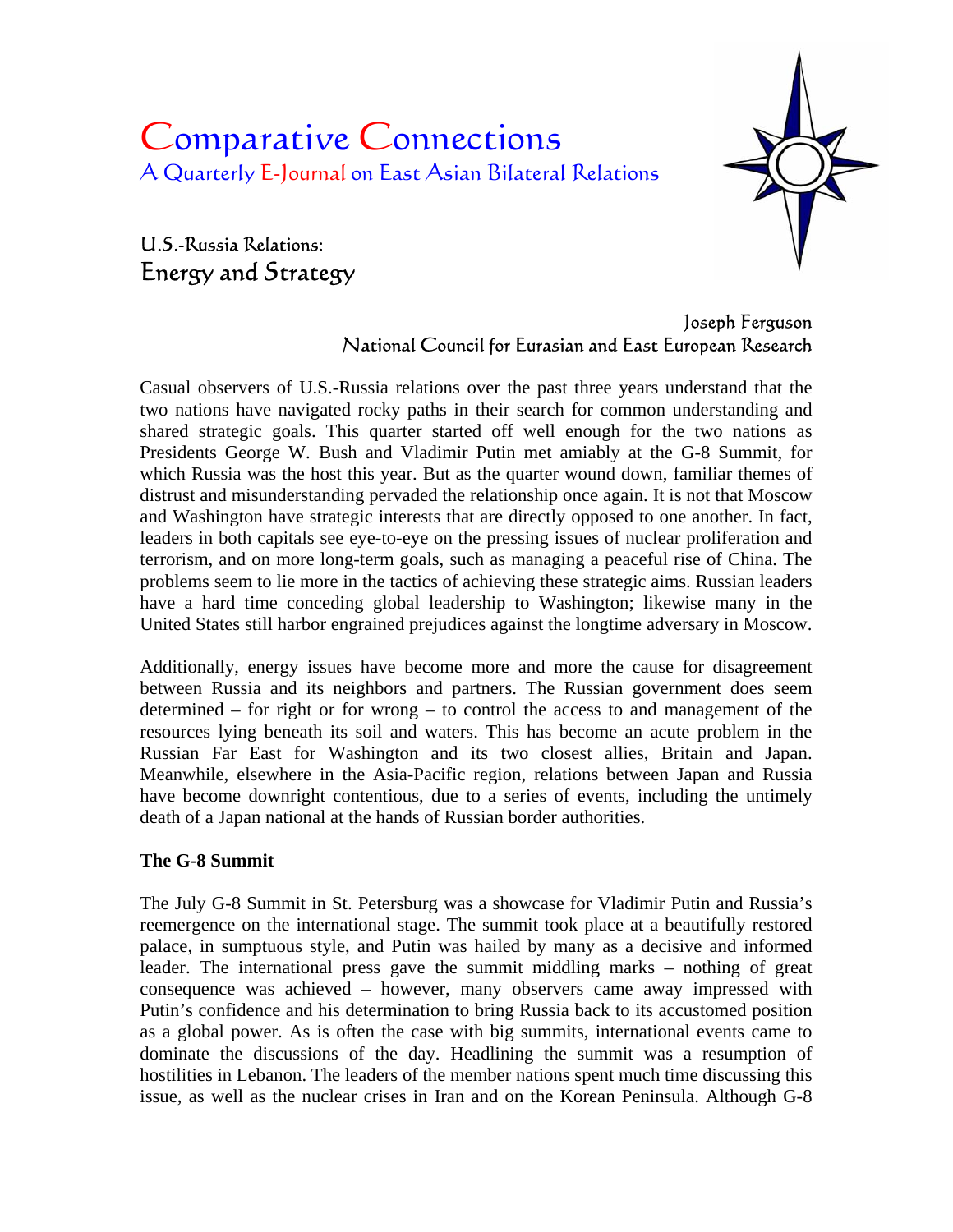leaders agreed to return the Iran nuclear question to the UN Security Council, North Korea got off somewhat easier, with the G-8 expressing support for the UNSC resolution condemning the missile launches. There was speculation that Moscow (with Beijing's concurrence) agreed to swap action on the Iran crisis for continued inaction toward North Korea. Some wonder whether Beijing called on Moscow to back the DPRK on this issue.

Putin and his team were able to control the G-8 agenda and avoid public lectures from Western leaders about the state of democracy in Russia, or Russian diplomacy in the Middle East and Central Asia. It is also interesting that Putin's first meetings at the conclusion of the summit were with Chinese President Hu Jintao and Indian Prime Minister Manmohan Singh, both of whom had been invited as observers. Putin hopes that Russia can serve as a bridge between the West and Asia. Many in Russia favor Chinese and Indian inclusion in the G-8.

The G-8 issued an "Energy Statement." The statement read: "Energy is essential to improving the quality of life and opportunities in developed and developing nations. Therefore, ensuring sufficient, reliable and environmentally responsible supplies of energy at prices reflecting market fundamentals is a challenge for our countries and for mankind as a whole." Although the communiqué said all the right things, it probably did little to assuage fears in continental Europe and elsewhere about Russia's domination of gas and energy markets across Eurasia.

At the summit Putin and other Russian leaders scoffed at the idea that Russia would use its energy as leverage against its neighbors. On the sidelines of the public discussions, however, Russian leaders made it clear that they would like a share in Europe's downstream energy sectors, hinting darkly about what might happen if they didn't. Later it would become clear that no energy agreements between Russia and Western multinationals are immune from Russian government pressure – not even the sacred Production Sharing Agreements (PSAs) signed by several of the oil majors in the 1990s. Nowhere is this more evident than with the Sakhalin oil and gas projects.

#### **Energy coercion**

In late September a decision was made by the Russian high court system to temporarily suspend operations on the Sakhalin-2 oil and gas development project due to environmental considerations. The Russian court order was issued in response to a complaint filed by the Russian Ministry of Natural Resources that the project is violating environmental regulations. The Sakhalin-2 energy consortium – run by the Sakhalin Energy Investment Company  $-$  is 55 percent controlled by the European energy giant Royal Dutch-Shell. The Japanese trading firms Mitsui and Mitsubishi control 25 percent and 20 percent respectively. Thus far the project is experiencing massive cost overruns (thus depriving the Russian government of profits at a time of soaring energy prices). It should also be noted that the state-controlled Russian energy giant Gazprom is hoping to become involved with this project, and with other projects on Sakhalin.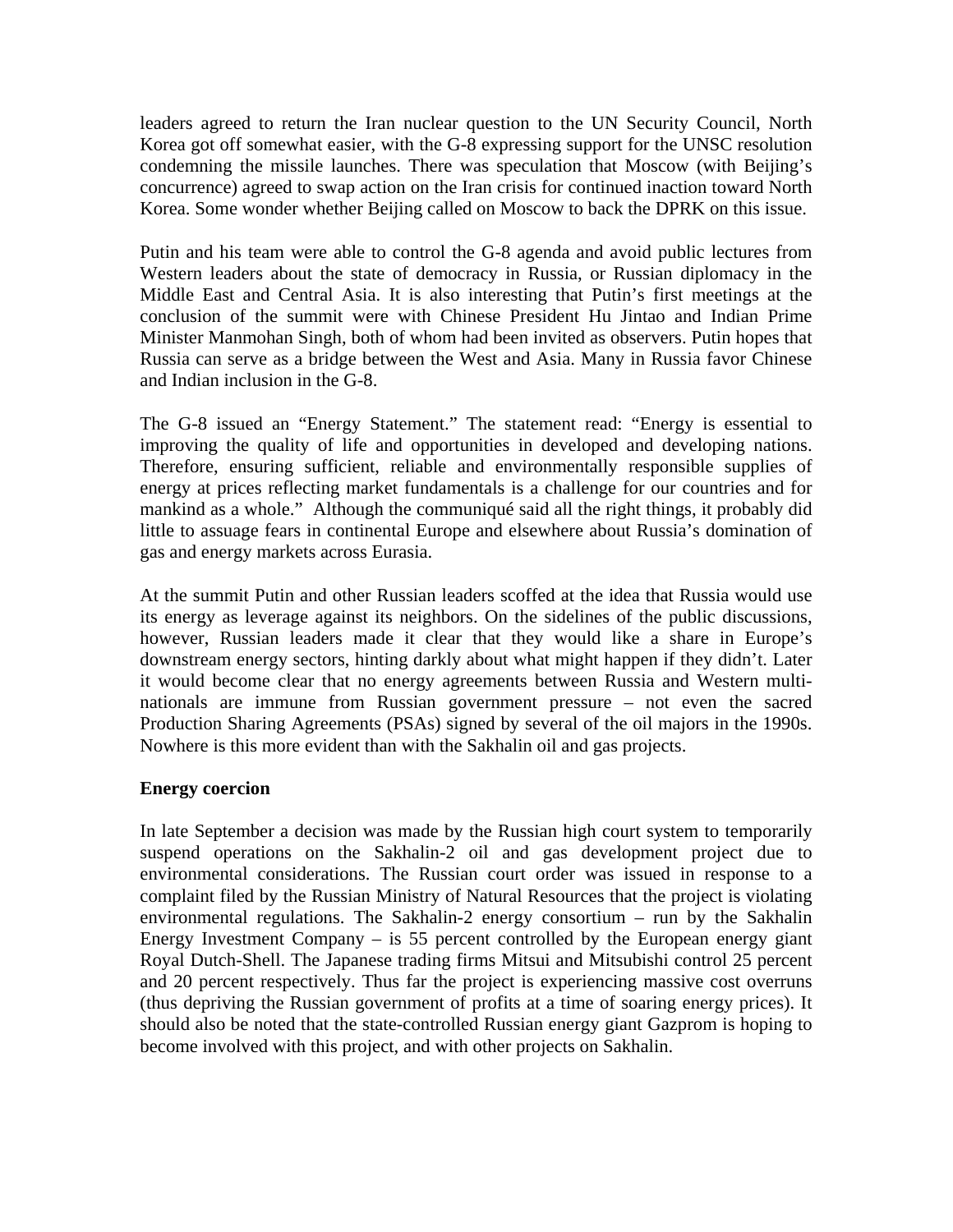The Russian Ministry of Natural Resources is also asking that the Sakhalin Energy Investment Co. review its planned gas pipeline routes, suggesting that certain portions be rerouted to avoid sensitive ecological areas. For months Gazprom has been in negotiations to acquire a 25 percent stake in Sakhalin-2 in an asset swap with Shell. Shell has been hesitant to take Gazprom management up on their offer, but the pressure from the Russian government has been intense of late, and Shell will more than likely come to some sort of agreement. Gazprom is also pressuring the Japanese to sell shares in the project. The pressure seems to have paid off as it was reported that both Mitsubishi and Mitsui plan to sell a small portion of their share, so that the project can run "more efficiently" with Russian participation.

Gazprom is very eager to get in on the Sakhalin action to meet growing energy demands across East Asia. Vladimir Putin announced recently to a group of foreign experts that Russia wishes to increase the level of its energy exports to the Asia-Pacific region from the current 3 percent of total Russian energy exports, to 30 percent over the next decade. Eastern Siberian development is still in its infant stages, so the Sakhalin projects would appear to be the best sources to meet that goal.

Leaders in Japan and Europe have expressed dismay about the court decision. Japan's new prime minister, Abe Shinzo, voiced his dissatisfaction: "A significant hold-up in this [Sakhalin-2] project, which is a symbol of Japanese-Russian cooperation, will have... negative repercussions on the whole of our relations with Russia," he said.

The other Sakhalin energy projects – including the Exxon-Mobil controlled Sakhalin-1 project – also appear to be under pressure. In August the Russian government announced that it wants to review the three major Production Sharing Agreements (PSAs) that it signed with Western and Japanese energy firms in the early 1990s, when it was desperately trying to attract outside investment in the energy field.

These three PSAs were negotiated when the price of oil was hovering around \$15 a barrel in the mid-1990s. At the time, the Russian government was eager to attract investment, and agreed to terms that were far less than they would have been able to negotiate today. According to the terms of the PSAs, the Russian government can only see profits once the projects themselves begin to recoup their cost outlays. Because the costs overruns have been so massive – particularly for Sakhalin-2, whose costs have risen from \$10 to \$20 billion – the Russian government is unlikely to see any profits in the near future. This must be particularly galling to the Kremlin, given the high price of oil. People in Russia might be inclined to ask: how could Russia not be gaining profit from resources taken from its own soil? Meanwhile the costs of the Exxon-led consortium Sakhalin-1 development project could rise from an initial estimate of \$12 to \$17 billion. The Russian government has strongly warned Exxon-Mobil that it would forbid any further spending on the Sakahlin-1 project.

Exxon-Mobil is also facing problems with environmental issues. The firm has been told that it cannot begin regular shipments of oil to the Asia-Pacific region from the Sakhalin-1 project until mid-November when terminal inspections have been completed. Of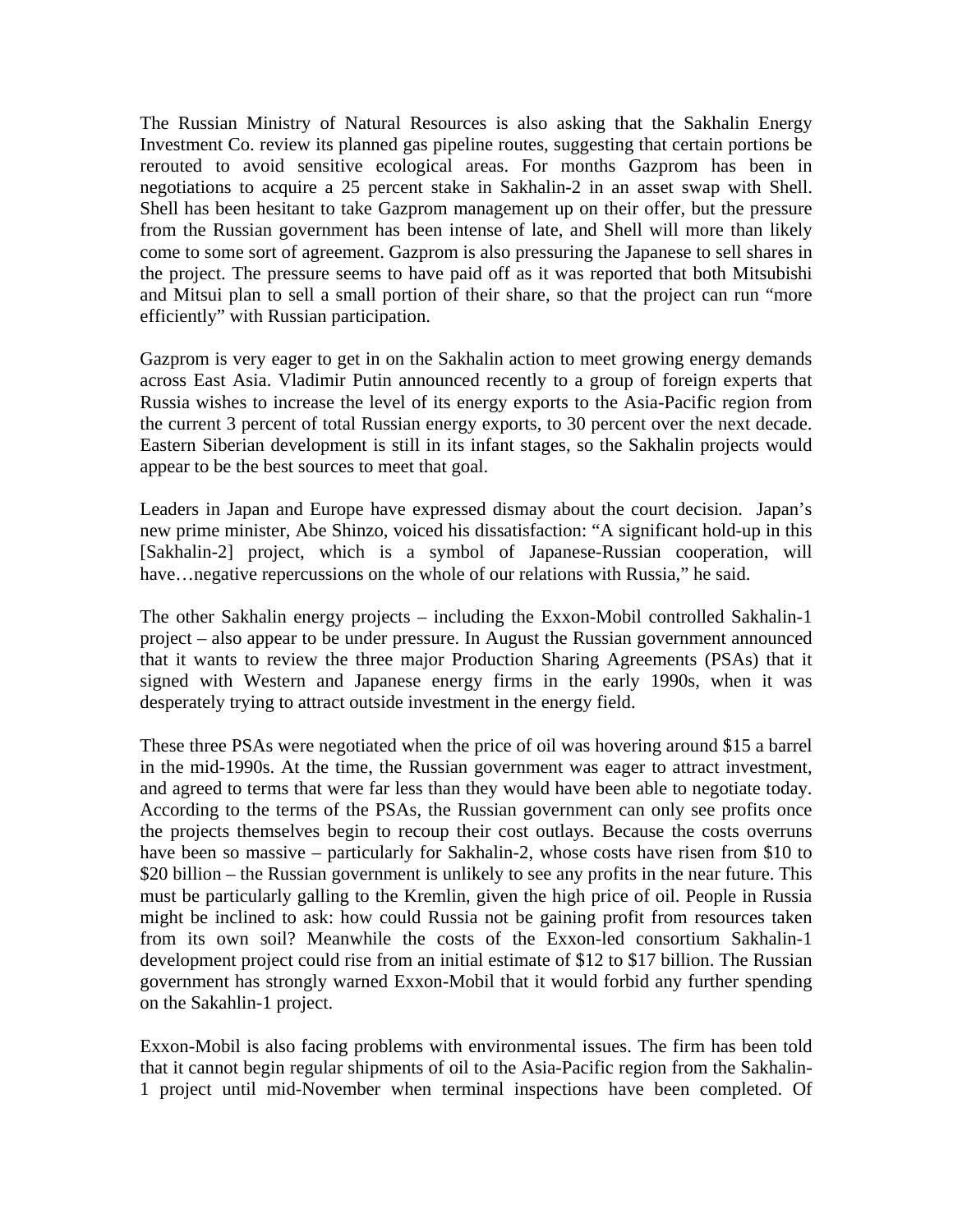course, there is no telling what these inspections might come up with. Exxon-Mobil is also under fire for a proposed gas pipeline to China from Sakhalin. In China, Exxon can get market rates for gas. In Russia, the rates are below market value. Gazprom, however, has its own plans for a gas pipeline to China through the Altai highlands near the Kazakh-Russian-Mongolian border. Any Exxon-Mobil pipeline to China would be in direct competition with Gazprom's strategy for supplying gas to China.

Putin has remained relatively quiet about these issues. Natural Resources Minister Yuri Trutnev, whose ministry is behind the proposed suspensions, met with Putin recently, and he denied that the Sakhalin projects were even discussed. Some within the Russian government are reportedly concerned that Russia's image as a place for investment could be dealt a serious blow now that the highest profile investment projects seem under fire. However, Putin did issue a veiled warning to multinationals "unconscientiously" operating within Russia; i.e., firms that have huge cost overruns and who are not overly concerned about the local ecology. His suggestion was that these firms could not expect to enjoy privileges forever.

Some people have been willing to give the Russian government the benefit of the doubt. After all, Putin himself ordered a significant northward shift of the planned East Asian oil pipeline earlier this year, so as to avoid the sensitive watershed of Lake Baikal. Perhaps the primary concern in Sakhalin is indeed the protection of the ecology of what is a beautiful island. But it is curious to see the government-owned energy giant Gazprom lurking behind some of the court decisions and government actions that are affecting the Sakhalin energy projects.

Off northern Russia in the depths of the Barents Sea, the Russian government announced that it plans to divert up to half the gas from its vast Shtokman field to Europe and away from the United States. This is bad news for U.S. companies Chevron and ConocoPhillips, which had been hoping to be the major developers of this deepwater field. Some analysts suggested that this move was in response to the U.S. State Department's August decision to introduce sanctions against the Russian arms firms Rosoboroneksport and Sukhoi for violating the Iran Nonproliferation Act.

#### **Conflicting agendas in Moscow and Washington**

There is no shortage of contentious issues between Moscow and Washington these days, even besides the energy differences listed above. Iran and the general situation in the Mideast have been sticking points for months, if not years. And if the two sides seemed in agreement at the G-8 summit over the idea of keeping Iran from acquiring nuclear weapons, the leaders of both countries cannot agree on how to go about ensuring this. Washington wants strong sanctions, if not outright military action. Moscow prefers working on an international consensus through the United Nations. Moscow may win out on this, as it seems several U.S. allies in Europe are not thrilled with the idea of sanctioning Iran.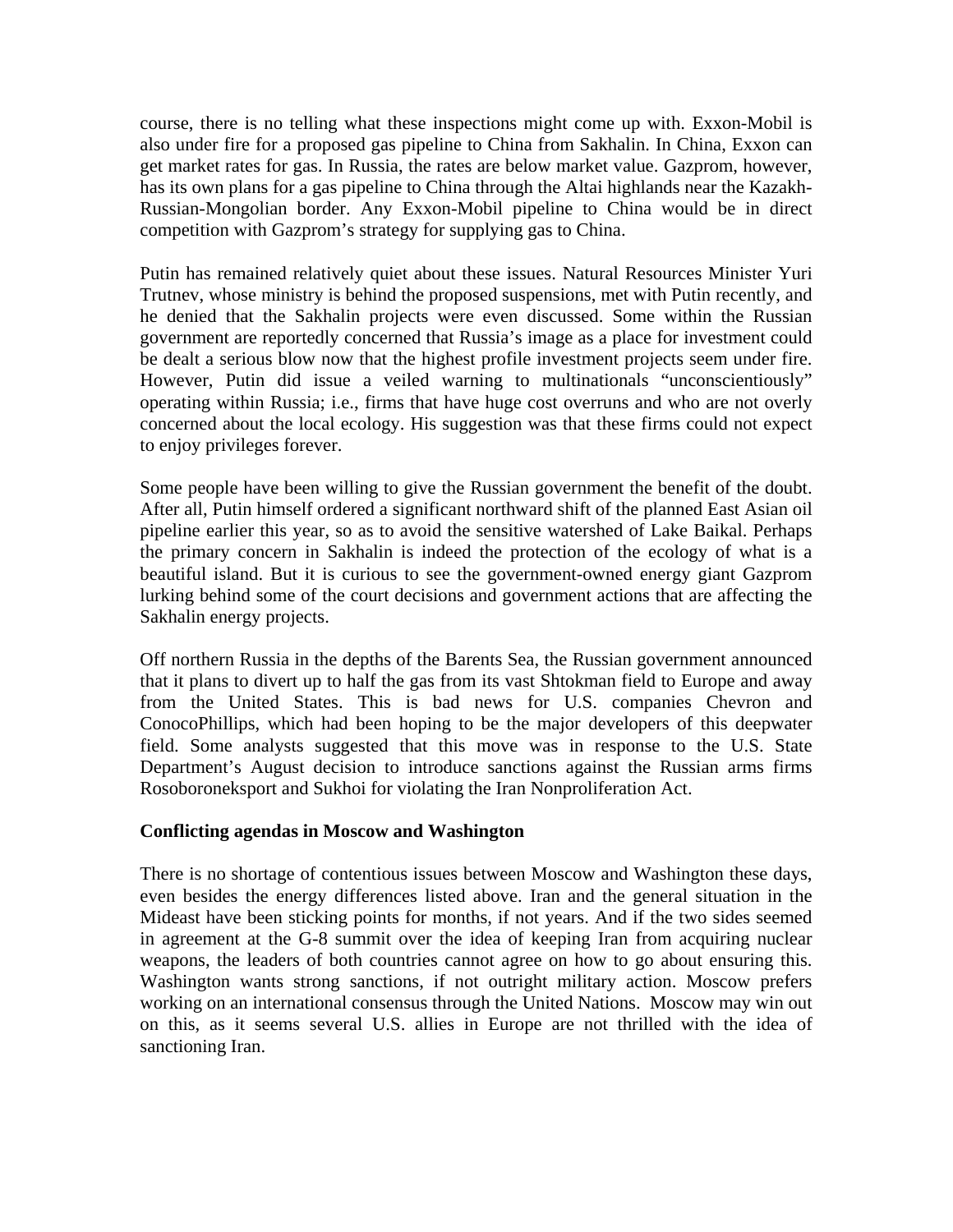Another issue that is indicative of the worsening tone of bilateral relations between Moscow and Washington is the state of nonproliferation efforts within Russia, which have been largely funded and run by the U.S. government. The Nunn-Lugar efforts have always had opponents in both countries, but now many of the major programs within this initiative are dying a quiet death. One of the benchmark programs, the Nuclear Cities Initiative (NCI), expired Sept. 22 with little fanfare. At its height NCI employed 13,000 Russians and helped 1,600 nuclear scientists transition into the civilian economy. Now NCI simply has run out of time and support.

Another source of concern for the relationship is the development of ABM systems. When the United States unilaterally abrogated the ABM treaty in 2001, Moscow was obviously upset. Washington's professed rationale for doing so was to respond to the nuclear ambitions of North Korea, Iraq, and Iran. Russian press reports recently suggested that now Washington aims to deploy of elements of an ABM system in Poland and the Czech Republic. Should this come to pass, expect a furor to emanate from the Kremlin. The Kremlin has also made known its discomfort with the state of the START I treaty which is due to expire in 2009. Russia wants to renew the treaty, but Washington remains noncommittal, no surprise given the fact that Congress has not ratified the START II from the 1990s. Russia's non-membership in the World Trade Organization is also a sticking point. Bilateral talks on this issue collapsed prior to the G-8 summit.

Washington has its own list of grievances. These include Russia's emboldened energy policies, as well as Russia's obstreperous diplomacy in the Middle East, Latin America, and across Asia. Washington has gotten used to Russia's dalliance with Iran, Syria, North Korea, and elsewhere. But Moscow's warm reception of Venezuelan President Hugo Chavez had to have been particularly difficult for U.S. leaders. In Moscow Chavez and Putin signed a series of arms deals worth up to \$3 billion. The shopping list includes submarines, anti-aircraft *Tor-M1* missile systems, and 24 *Sukhoi Su-30* jets. Chavez also visited Belarus (home of "Europe's last dictator") and Iran. The fact that Chavez called Bush "Satan" at the UN several weeks after his historic visit certainly did not put his weapons-buying spree in a positive light in Washington.

#### **Russia and Japan**

Relations between Moscow and Tokyo are as cold as they have been in decades. The Sakhalin energy issue is making leaders in Tokyo nervous, as mentioned. But perhaps even more distressing for Japan was the shooting death of a Japanese fisherman in the waters off northern Hokkaido, adjacent to one of the disputed islands (Habomai). The Russian government has taken a hard stance on the issue, and is in no way conciliatory toward the Japanese about the plight of fisherman (or "poachers" in Russian parlance). Although the two remaining crewmembers have been released and the boat's captain appears to be set for release, the tone between the two governments has been decidedly chilly on this and other topics.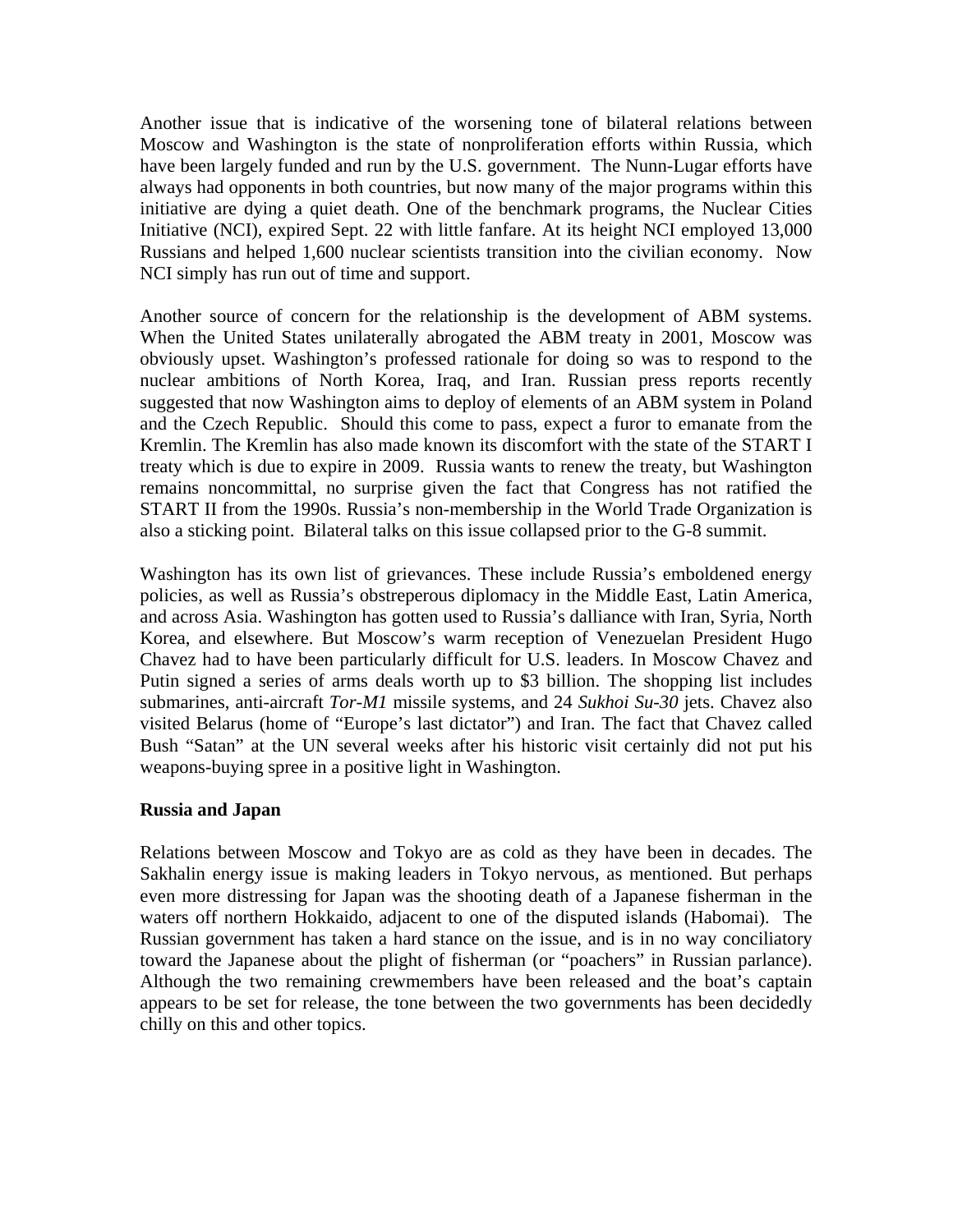While there has been hope over the last decade within Japan that the territorial dispute with Russia might be solved to Japan's satisfaction, the last few years have witnessed fruitless and exasperating bilateral negotiations. President Vladimir Putin may have once been amenable to a settlement (in which Japan would receive two of the smallest disputed islands) but it appears that he is no longer in the mood to cooperate, especially given Russia's expanding economy and its rising international status. Meanwhile Japanese Prime Minster Koizumi Junichiro has ineptly played the history issue with China and Korea; resolving this historical and territorial issue with Russia has become even more difficult.

Moscow has moved boldly forward in advancing the economic development of the Kuril Islands, which have been among Russia's most backward and economically depressed regions. In August, the Russian government approved a draft program to aid the Kuril Islands over the next nine years by disbursing roughly \$670 million to help develop the islands' infrastructure and social programs. This in effect eliminates Tokyo's one trump card: the promise of economic development. It has been clear since before Putin's visit to Tokyo last year that Japanese-Russian relations were stalled. But the latest incidents threaten to send relations into the deep freeze.

Moscow and Washington understand that cooperation is vital in the emerging strategic environment. But achieving this cooperation is like trying to make two magnets stick to one another.

# **Chronology of U.S.-Russia Relations July-September 2006**

**July 6, 2006:** It is announced that Russian government regulators have forced more than 60 regional radio stations to stop broadcasting news reports produced by Voice of America and Radio Free Europe/Radio Liberty.

**July 15-17, 2006:** G-8 Summit convened in Strelna, a restored Petrine palace outside of St. Petersburg, Russia. Discussions focus on the Middle East, nuclear proliferation issues, and democracy.

**July 25, 2006:** Venezuelan President Hugo Chavez arrives in Moscow, meets with Vladimir Putin, and signs a series of weapons deals with the Russian government.

**Aug. 4, 2006:** Russian Foreign Ministry publishes a statement condemning the decision of the State Department to introduce sanctions against the Russian arms firms Rosoboroneksport and Sukhoi for violating the Iran Nonproliferation Act.

**Aug. 16, 2006:** Russian coast guard forces fire on a Japanese fishing boat operating in disputed waters, killing one Japanese crewmember. The three other crewmembers are arrested and detained on Sakhalin.